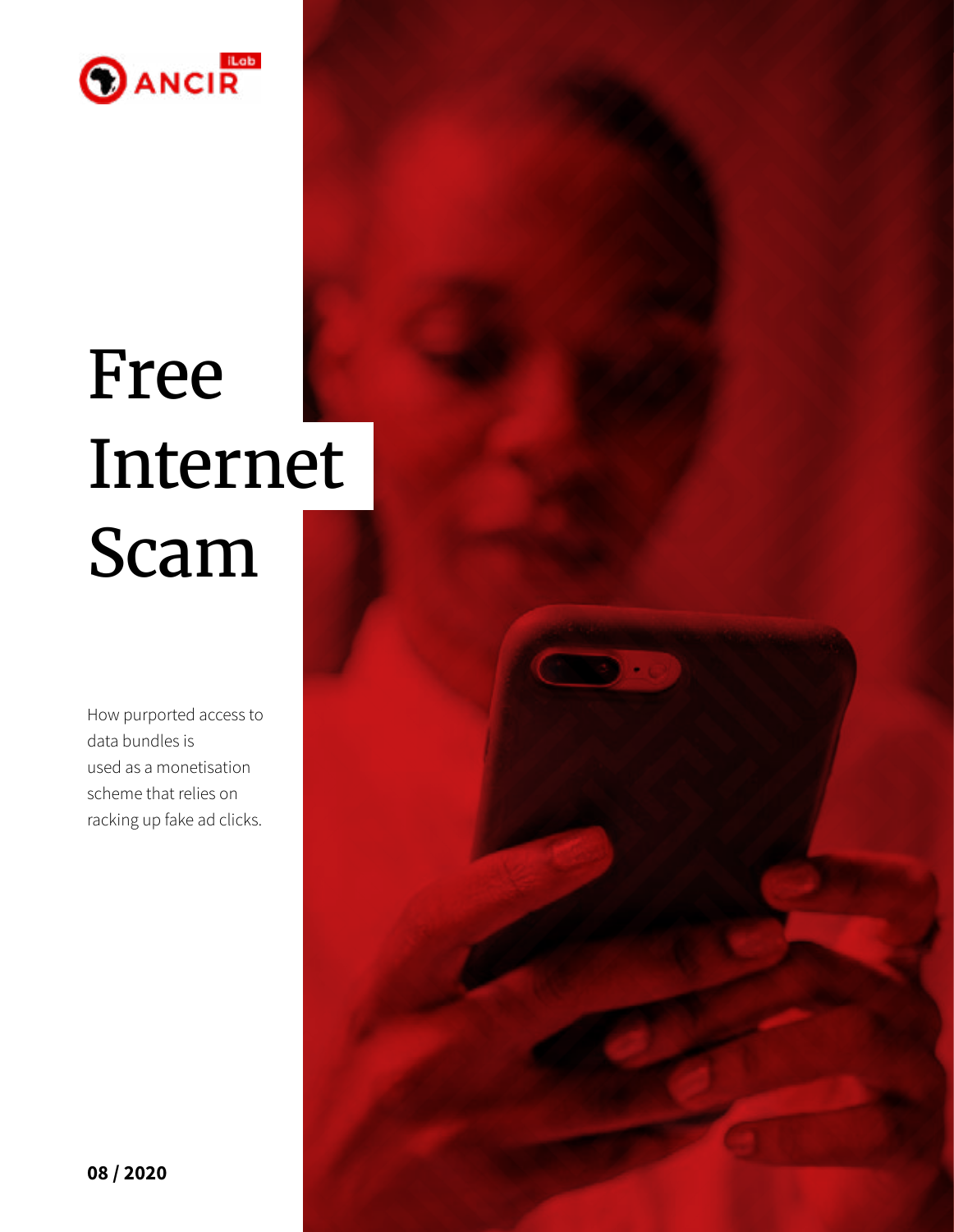### Free Internet Scam

### **TABLE OF CONTENTS**

| Glossary                      | $\mathbf{3}$            |
|-------------------------------|-------------------------|
|                               |                         |
| <b>Executive Summary</b>      | 4                       |
|                               |                         |
| <b>The Authors</b>            | 5                       |
|                               |                         |
| <b>The Campaign Mechanics</b> | $\overline{\mathbf{r}}$ |
|                               |                         |
| <b>The Perpetrators</b>       | 11                      |
|                               |                         |
| <b>Amplification</b>          | 13                      |
|                               |                         |
| <b>Conclusion</b>             | 17                      |
|                               |                         |
| <b>Recommendations</b>        | 18                      |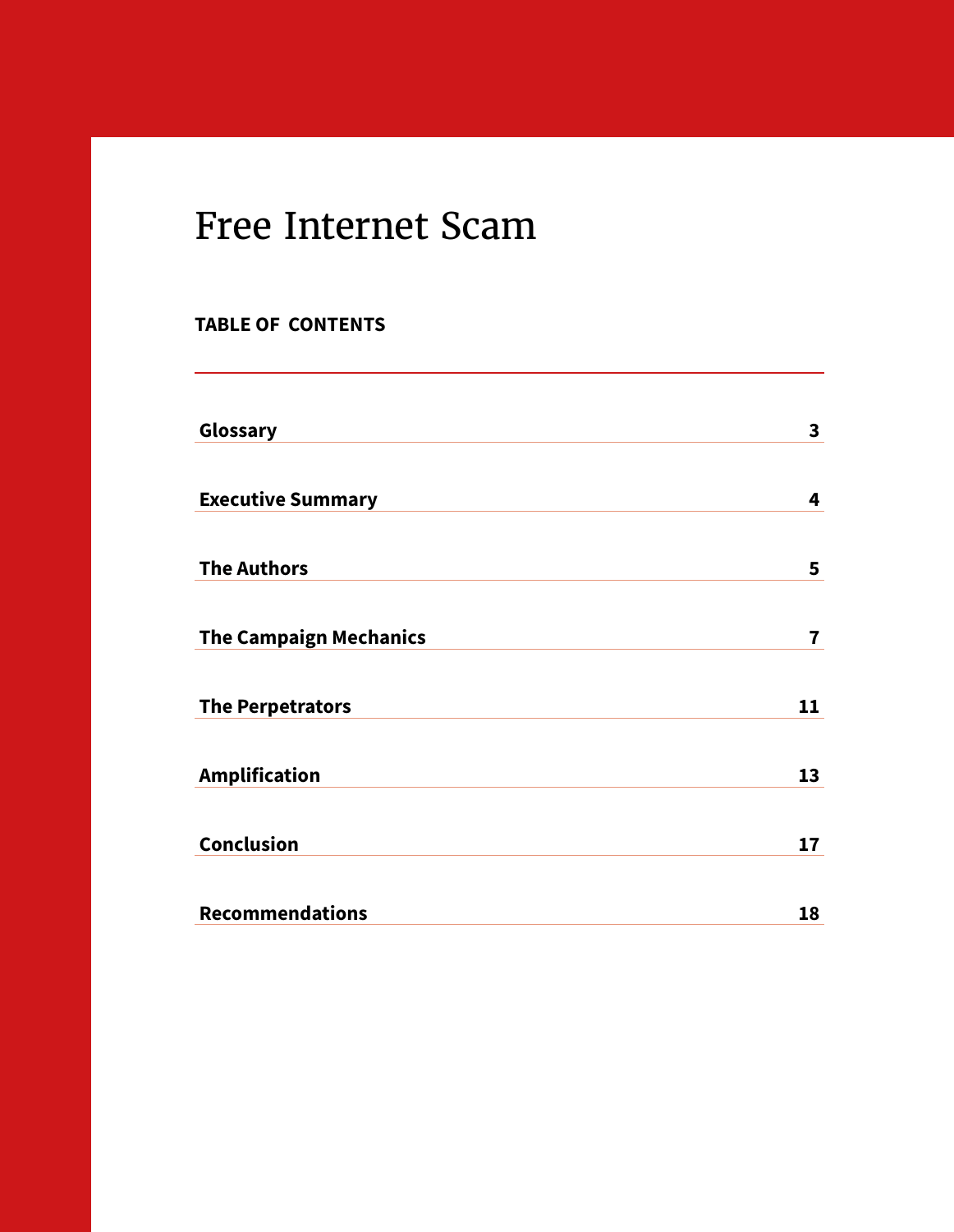# Glossary

Detailed descriptions and explanations of terms and abbreviations relevant to this report are listed below. These descriptions and explanations serve to clarify the usage in our report and are not intended to to be authoritative.

| <b>Abbreviation</b> | <b>Description</b>                                     |  |  |
|---------------------|--------------------------------------------------------|--|--|
| ANCIR               | African Network of Centres for Investigative Reporting |  |  |
| CfA.                | Code for Africa                                        |  |  |
| CIB.                | Coordinated Inauthentic Behaviour                      |  |  |
| Covid-19            | Coronavirus disease of 2019                            |  |  |
| <b>SEO</b>          | Search Engine Optimization                             |  |  |
| Kshs                | Kenyan shillings                                       |  |  |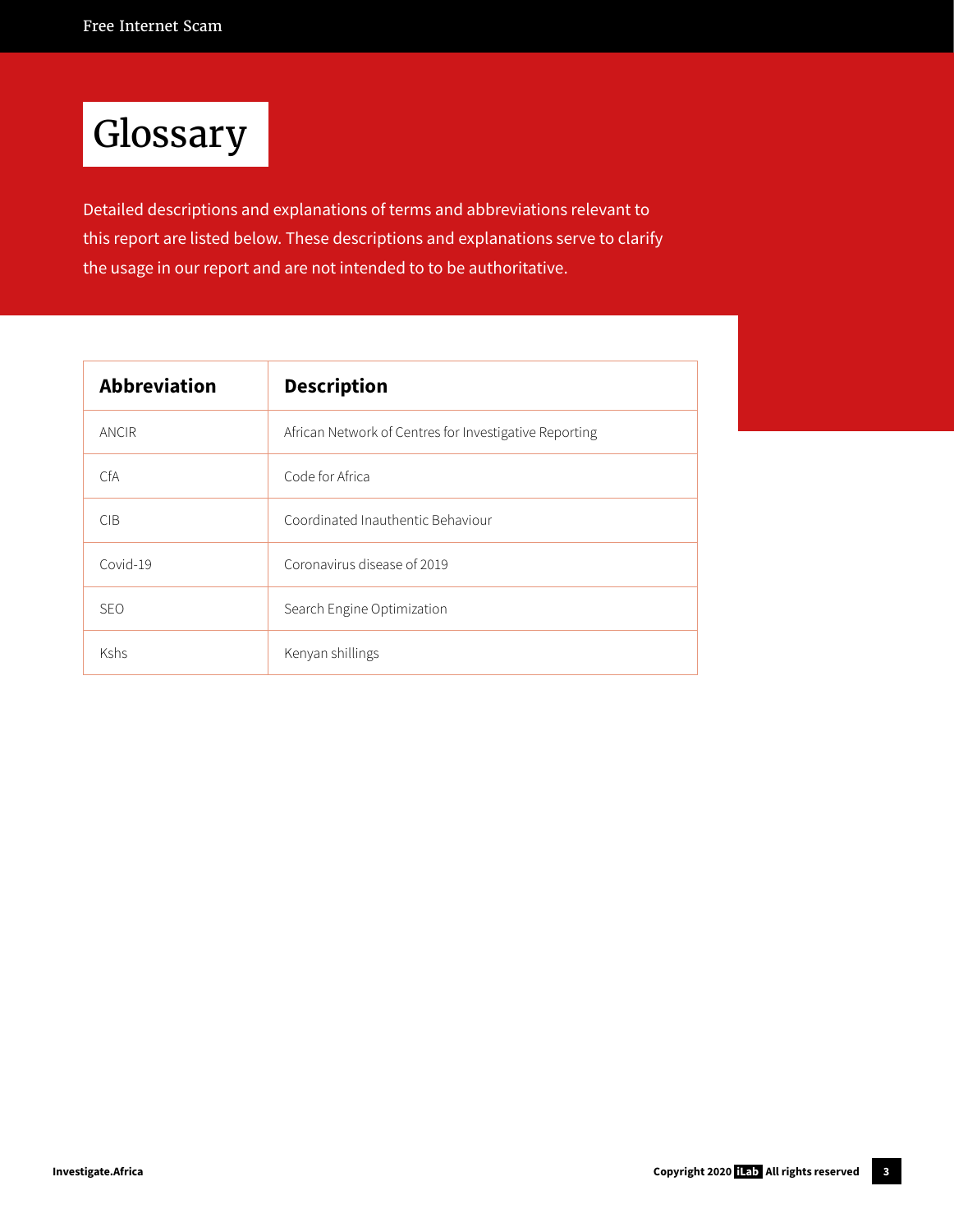### Executive Summary

### Free internet scam: How purported access to data bundles is used as a monetisation scheme that relies on racking up fake ad clicks

During the Covid-19 pandemic period, access to the internet has been a critical asset in facilitating access to information and entertainment, and for individuals who were capable of working online. When a message offering free mobile data pops up on a messaging app such as WhatsApp, it may be tempting to unsuspecting users unaware of the existence of such scams.

In August 2020, CfA's iLab identified a fraudulent message being shared on WhatsApp, a messaging application owned by Facebook. The message read "*You can now get a free internet bundle of 50GB (All Networks) valid for 90days in Celebration of WhatsApp Anniversary*".

This in itself is not unusual as companies occasionally run promotional campaigns offering gift packages to users when celebrating major milestones or events. However, this promotion was found to be strikingly suspicious.

A CfA analysis determined that the message was not from WhatsApp, neither was the mobile data offer genuine, but was in fact a **ploy to lure unsuspecting use** WhatsApp is used by [more than 2 billion people](https://www.whatsapp.com/about/) in more than 180 countries. This encourages cybercrooks to create schemes that could easily exploit the high volumes of users who could click on any of the fraudulent links shared.

The scam is set up to primarily spread via WhatsApp groups through a chain messaging strategy and is made to appear as if it's received from a friend who has claimed it and therefore recommends the offer.

The message shared has [an attached link](https://web.archive.org/web/20200819094037/https://whatsapp.freeinternetoffer.xyz/) and if the user clicks on it, they are directed to a landing page with a WhatsApp logo, a bright counter showing the offer is close to expiry, and simple steps on how to claim the offer - accessed by completing a survey.

Scammers aim to get users to click on the link to fraudulently redirect them to web pages bearing ads, allowing perpetrators to generate revenue from the advertisement services.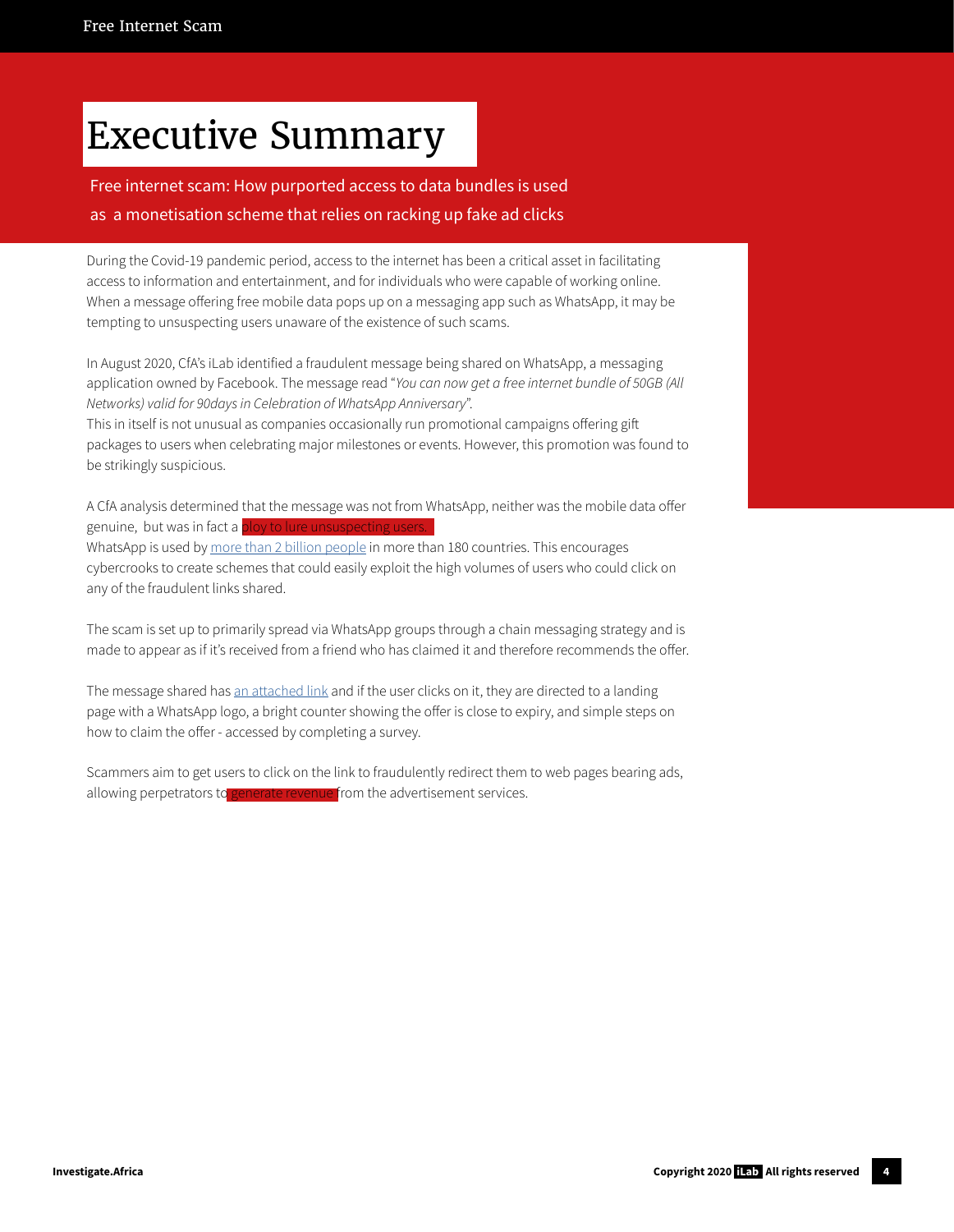### The Authors

[Code for Africa](https://github.com/CodeForAfrica) (CfA) is the continent's largest network of non-profit independent civic technology and open data laboratories, with teams of full-time technologists and analysts in 13 African countries. CfA's laboratories build digital democracy solutions that give citizens unfettered access to actionable information to improve citizens' ability to make informed decisions, and to strengthen civic engagement for improved public governance and accountability.

[The African Network of Centres for Investigative Reporting \(ANCIR\)](http://investigate.africa/) is a CfA initiative that brings together the continent's best investigative newsrooms, ranging from large traditional mainstream media to smaller specialist units. ANCIR member newsrooms investigate crooked politicians, organised crime and big business. The iLAB is ANCIR's in-house digital forensic team of data scientists and investigative specialists who spearhead investigations that individual newsrooms are unable to tackle on their own. This includes forensic analysis of suspected digital disinformation campaigns aimed at misleading citizens or triggering social discord or polarisation using hate speech or radicalisation or other techniques.

The iLAB subscribes to CfA's guiding principles:

- 1. **We show what's possible.** Digital democracy can be expensive. We seek to be a catalyst by lowering the political risk of experimentation by creating successful proofs-of-concept for liberating civic data, for building enabling technologies and for pioneering sustainable revenue models. We also seek to lower the financial costs for technology experimentation by creating and managing 'shared' backbone civic technology and by availing resources for rapid innovation.
- 2. **We empower citizens.** Empowering citizens is central to our theory of change. Strong democracies rely on engaged citizens who have actionable information and easy-to-use channels for making their will known. We therefore work primarily with citizen organisations and civic watchdogs, including the media. We also support government and social enterprises to develop their capacity to meaningfully respond to citizens and to effectively collaborate with citizens.
- 3. **We are action oriented.** African societies are asymmetric. The balance of power rests with governments and corporate institutions, at the expense of citizens. Citizens are treated as passive recipients of consultation or services. We seek to change this by focusing on actionable data and action-orientated tools that give 'agency' to citizens.
- 4. **We operate in public.** We promote openness in our work and in the work of our partners. All of our digital tools are open source and all our information is open data. We actively encourage documentation, sharing, collaboration, and reuse of both our own tools, programmes, and processes, as well as those of partners.
- 5. **We help build ecosystems.** We actively marshal resources to support the growth of a pan-African ecosystem of civic technologists. Whenever possible we reuse existing tools, standards and platforms, encouraging integration and extension. We operate as a pan-African federation of organisations who are active members of a global community, leveraging each other's knowledge and resources, because all of our work is better if we are all connected.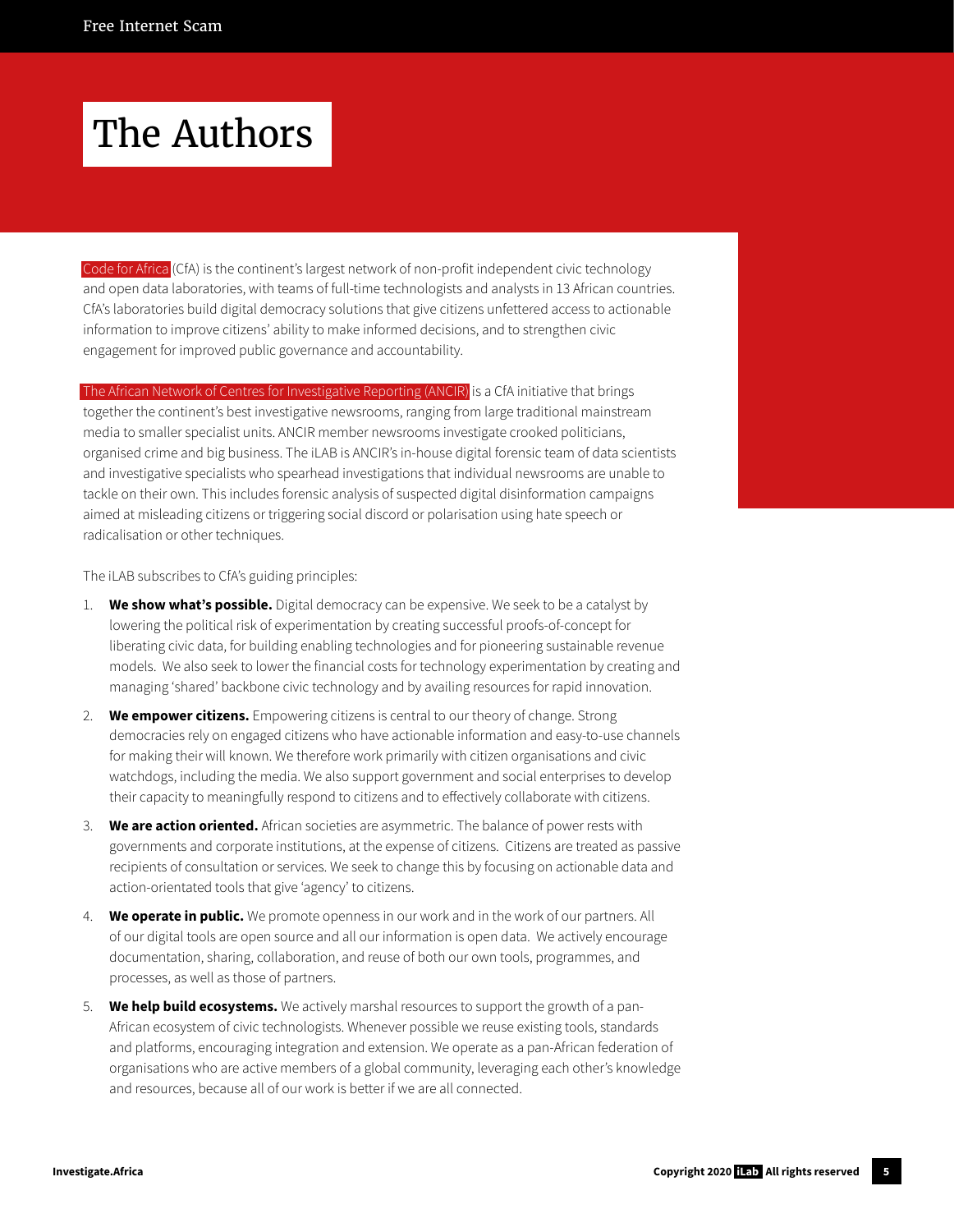This report was authored by the iLAB's East African team, consisting of investigative manager Allan Cheboi, data analyst Jean Githae, data technologist Robin Kiplangat and datavis designer Odhiambo Ouma . The report was edited by senior programme manager Amanda Strydom and deputy CEO Chris Roper, and approved for publication by CEO Justin Arenstein.



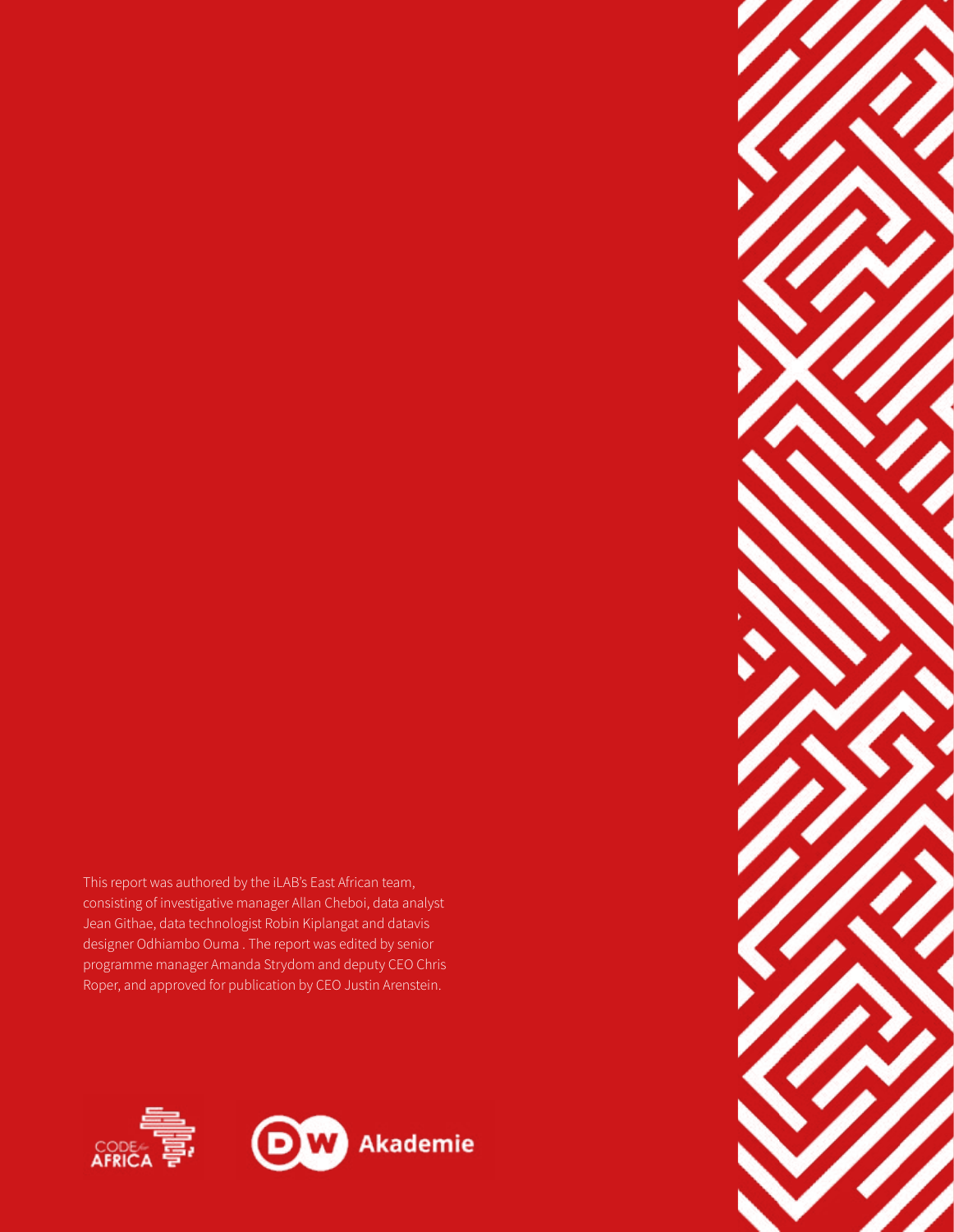# The Campaign Mechanics

CfA's iLAB identified a WhatsApp free internet campaign promising free mobile internet data to celebrate the 10th anniversary of the WhatsApp company. A CfA analysis revealed the process being used was to lure innocent citizens to monetised advertisement sites. We observe two scenarios when a victim is enticed by the promotion.

#### **Scenario One**

When a user clicks the shared [link](https://web.archive.org/web/20200819094037/https://whatsapp.freeinternetoffer.xyz/), they are directed to a landing page that invites the victim to answer seemingly easy survey questions.



**A screengrab of the The landing page (Source: [archive/](https://web.archive.org/web/20200819094037/https://whatsapp.freeinternetoffer.xyz/)CfA)** 

A deep dive into the source code of the website shows that the three survey questions have been hard coded into the website and any response the user selects loads the next question in the chain.

The last question redirects the victim to a page where they are required to share the campaign with 20 friends or five WhatsApp groups in order to claim their mobile data.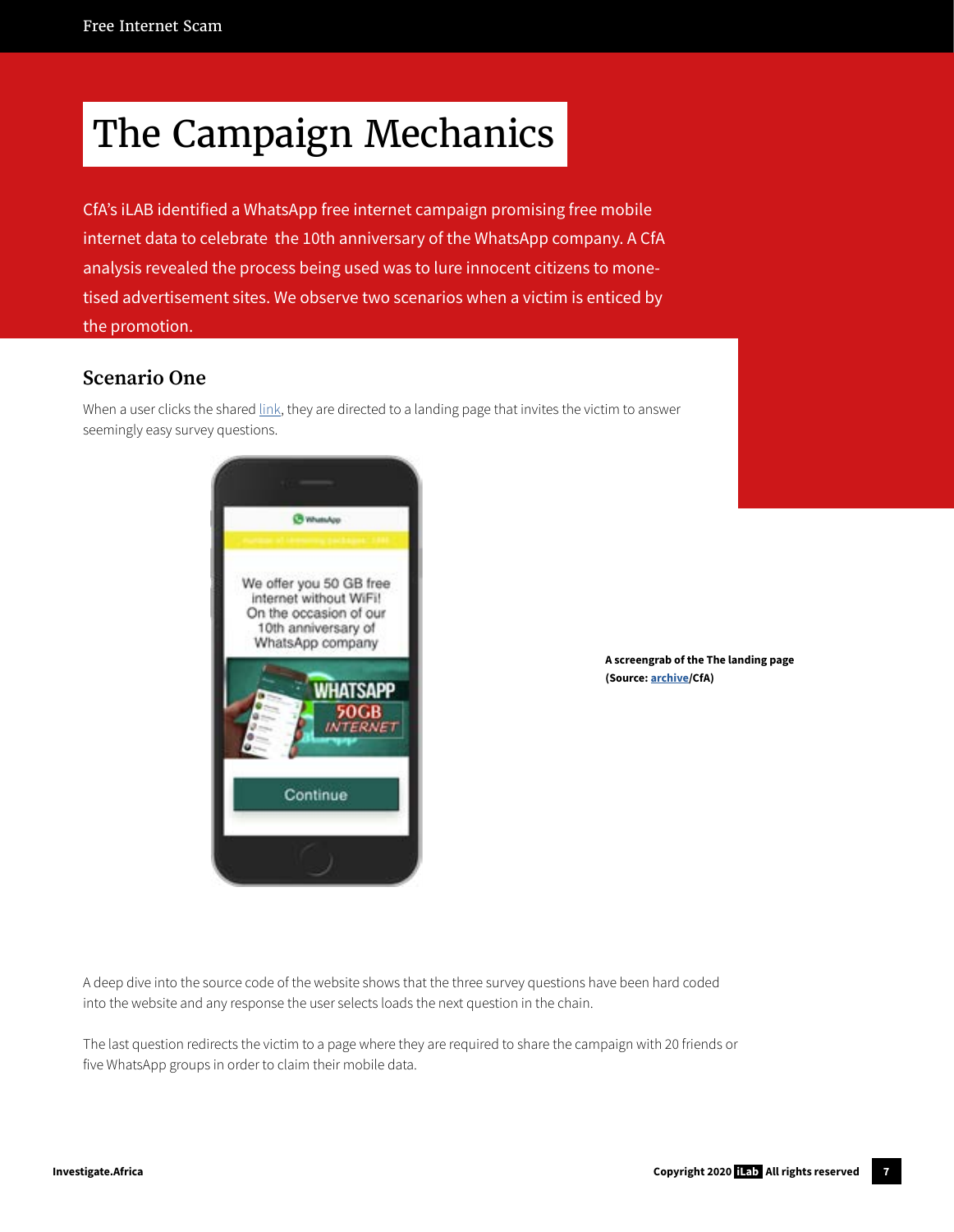### **Survey Questions**







Survey Question 1 Survey Question 1 Survey Question 1 Survey Question 1

Once the user answers the survey questions, they are prompted to share the link to at least 5 WhatsApp groups. A progress bar would keep track of the number of times a user shared it with their friends or groups







Message posted to a WhatApp group

The threshold for the number of times the victim is able to share the message is controlled by a script on the source code.

Once the victim successfully shares the campaign on WhatsApp and clicks on the 'Continue' button to claim the free mobile data, the page reloads and restarts the process.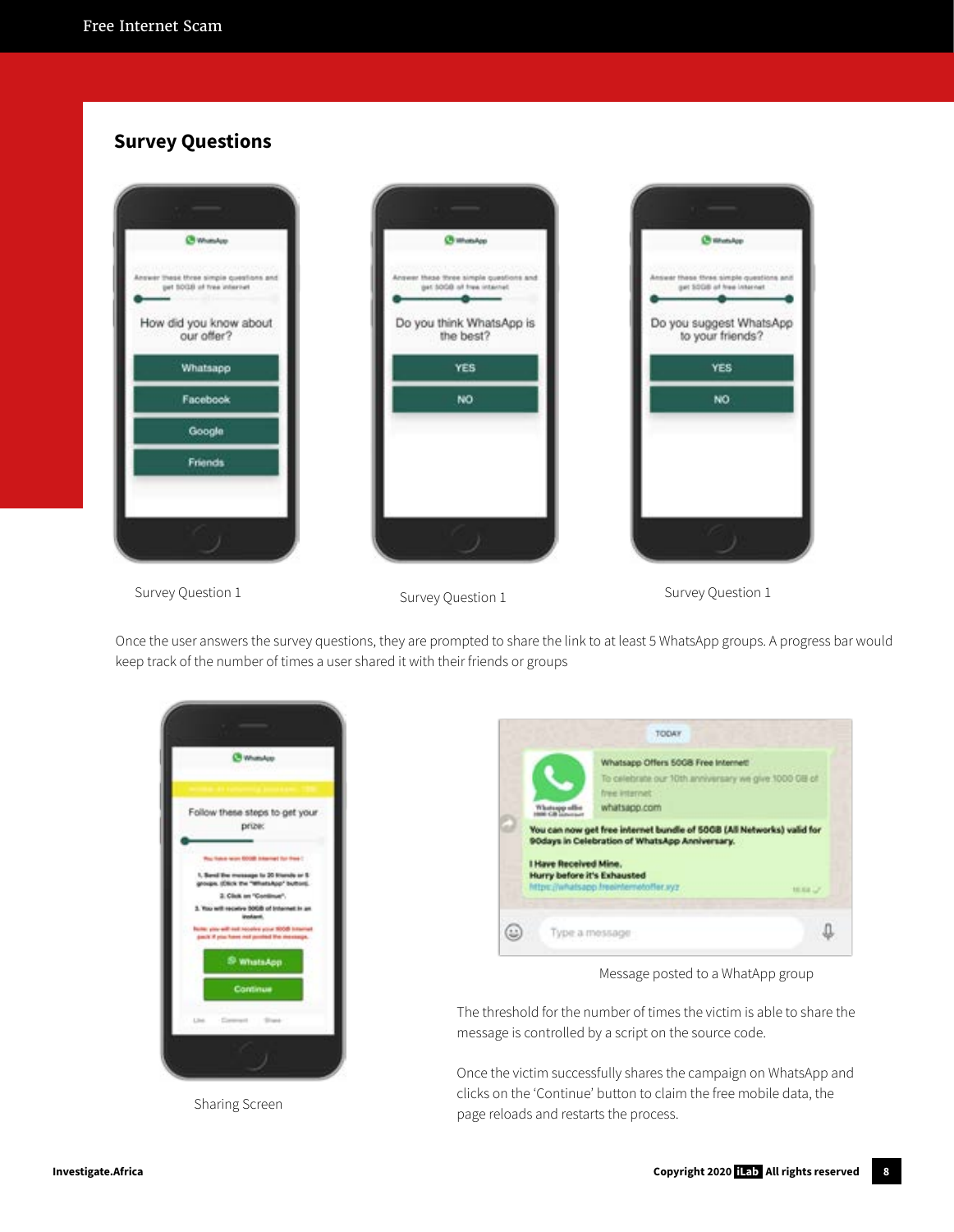### **Scenario Two**

In the event that a victim visits the website but doesn't click on the *Continue* button as shown on the landing page, the page redirects to the url '[https://graizoah.com/afu.php?zoneid=3345594'](https://graizoah.com/afu.php?zoneid=3345594’) after 6 minutes (360 seconds).

This action is controlled by the code below, extracted from the source code of the website.

| <html class="gr_rewardswp_com" lang="en-US"> <math>\sqsubset</math><br/><head><meta charset="utf-8"/></head></html> | 6 Minutes |
|---------------------------------------------------------------------------------------------------------------------|-----------|
| <meta content="360; url=https://graizoah.com/afu.php?zoneid=3345594" http-equiv="refresh"/>                         |           |

According to [Malwaretips.com](http://Malwaretips.com), Graizoah.com is part of an advertising service that website publishers can use to generate revenue on their sites. Unfortunately, this is also used by malicious programs, or actors using their websites to redirect users to these Graizoah. com ads in order to generate revenue.

When Graizoah.com redirects a browser to an advertisement, the ads are typically for unwanted Chrome extensions, surveys, adult sites, online web games, fake software updates, and unwanted programs.

Some of the sites that victims were redirected to from the website under investigation range from betting sites, online ecommerce stores, virtual private network (VPN) sites offering updates, and news websites among others.

Some of these sites identified are shown below.





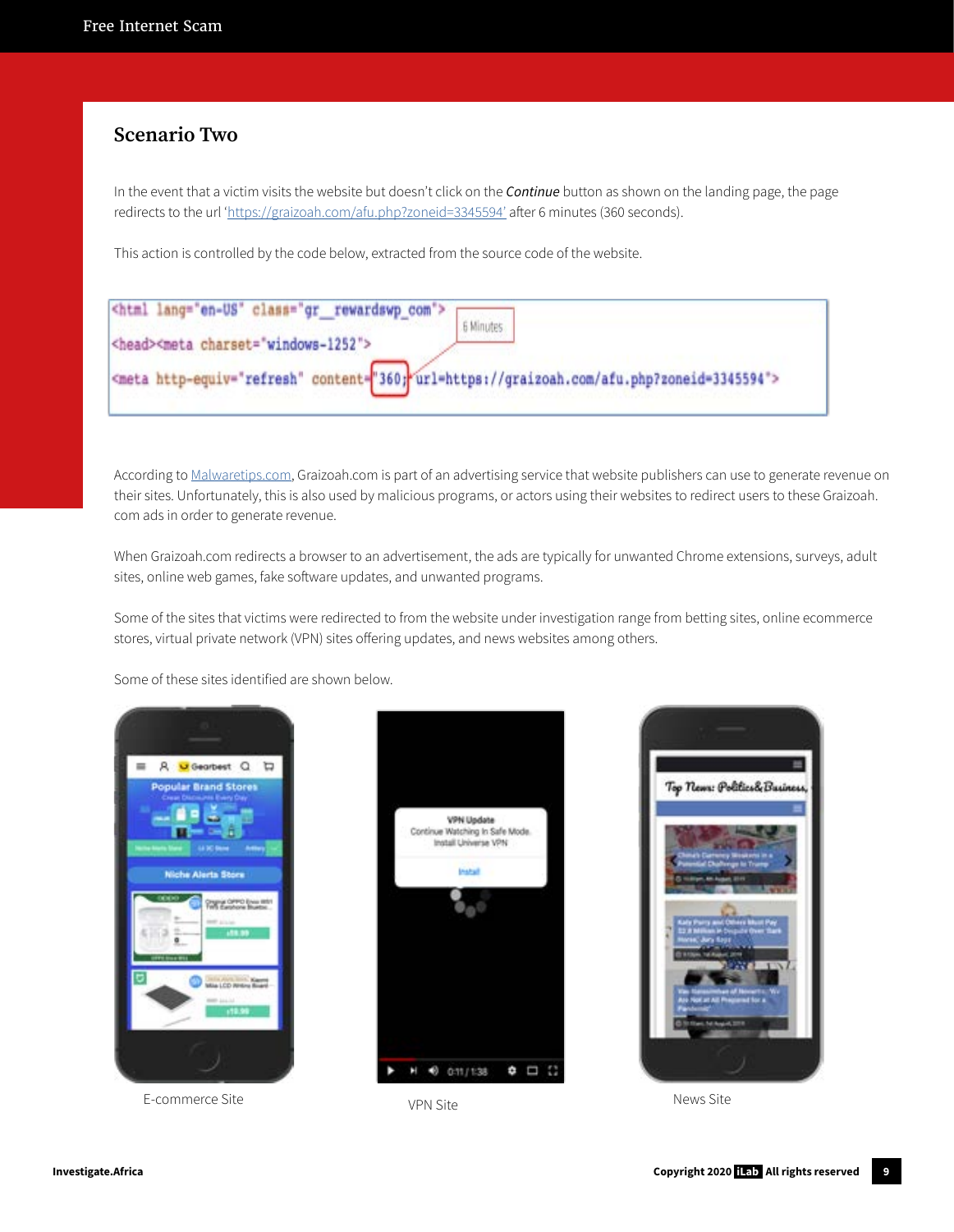







Betting Site **Betting Site** Betting Site **Betting Site** Mobile ringtones Site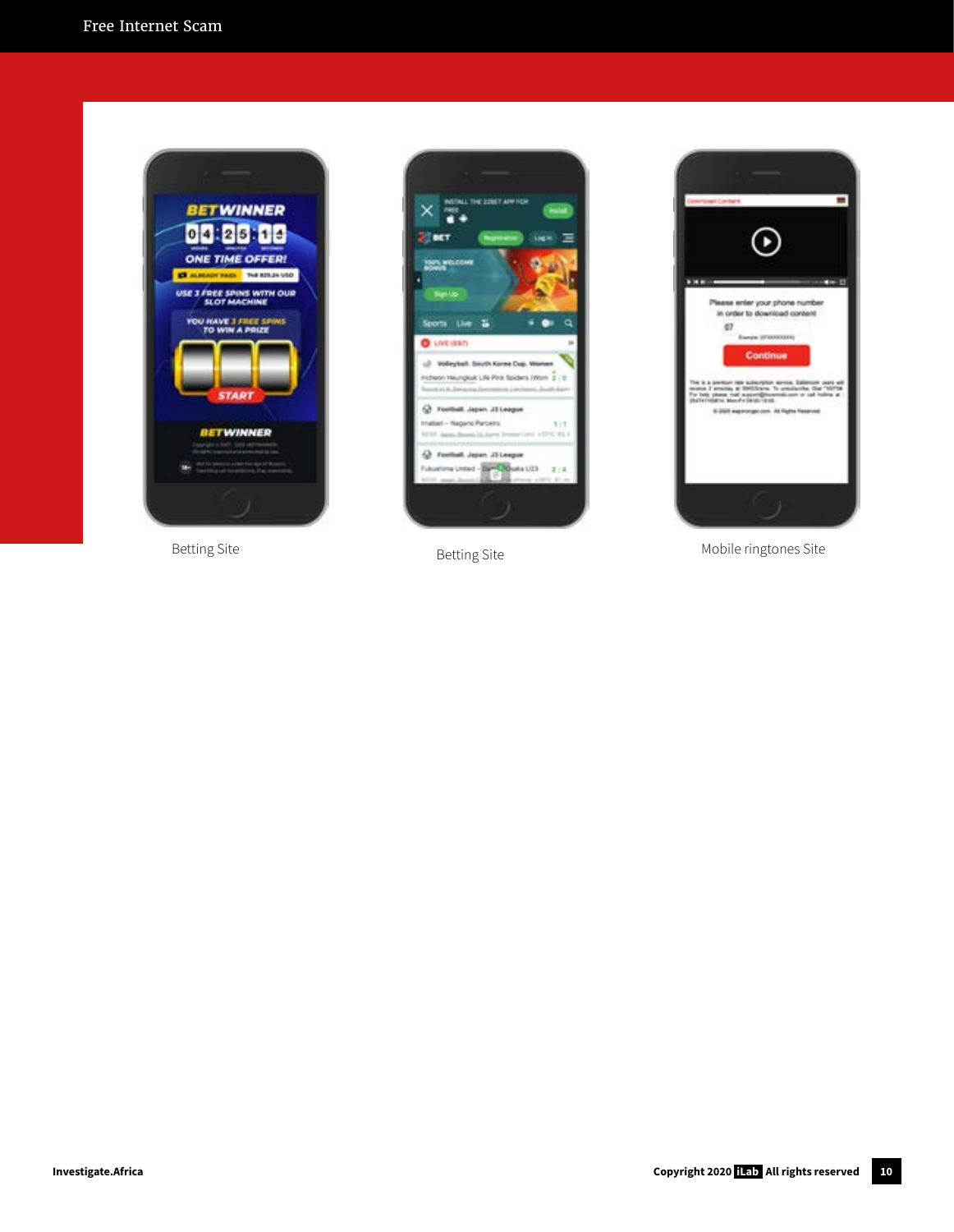# The perpetrators

#### **Site details**

The first red-flag in the campaign is that the link provided doesn't use an official WhatsApp domain [\(www.whatsapp.com](http://(www.whatsapp.com)). Notably the subdomain has been added to create an impression of credibility.

The site also had a bright countdown sticker used to create a sense of urgency, to motivate the victims to quickly participate in the promotion. The counter sticker had a warning that there are limited offers left. This makes the victim feel that they are required to act fast.

#### **Fake user reviews**

One of the notable characteristics of the campaign website is that it had a section where users who purportedly participated in the campaign were awarded with the free internet bundle. An iLAB analysis determined that these were fake reviews/ testimonials that had been hard-coded to the website source code by the perpetrators.



Screenshot of testimonials (left) and screenshot of website source code (right) (Source: CfA)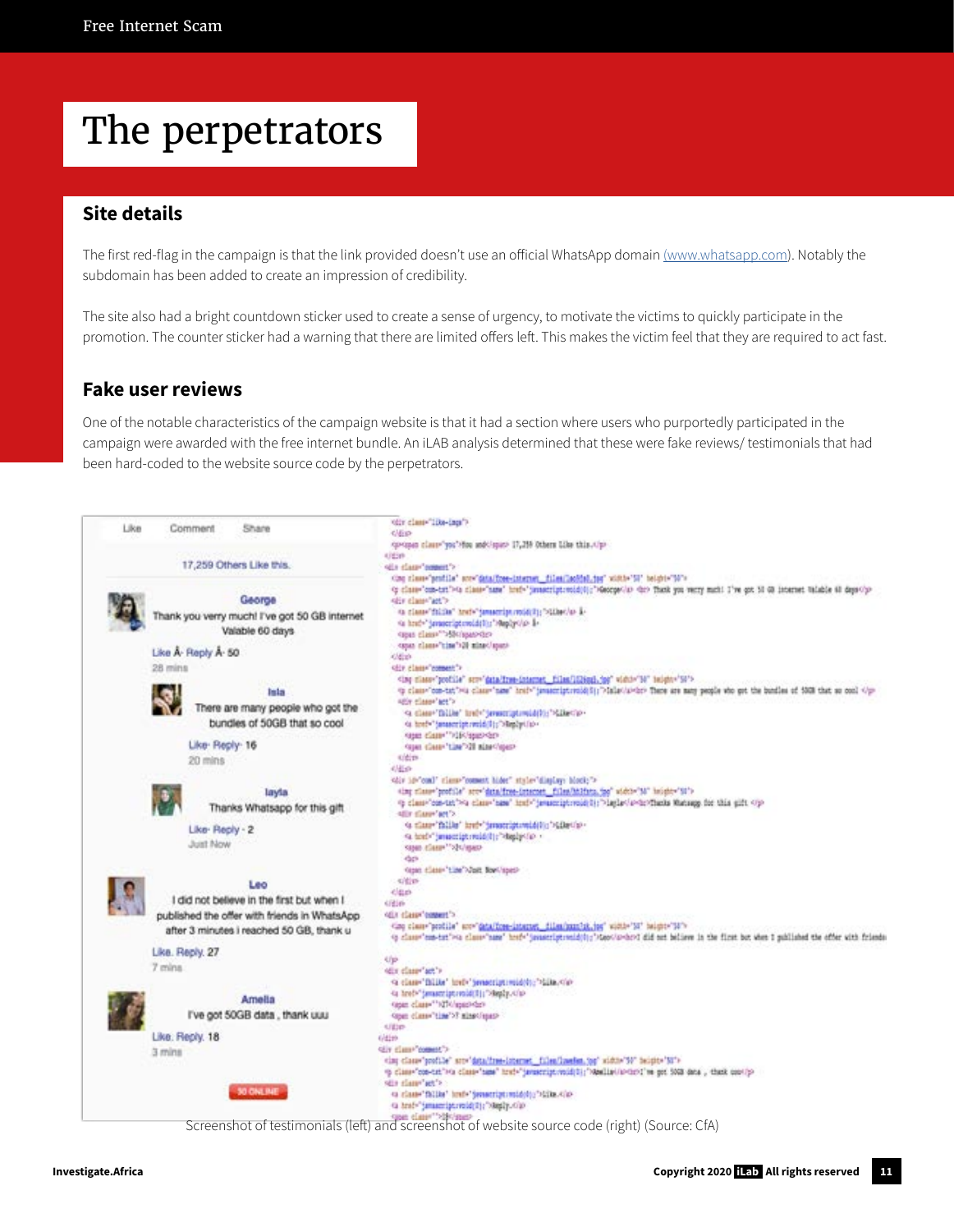A Google image reverse lookup for images of the profiles making the testimonials reveals that these are images lifted from the internet.



#### **Site ownership information**

A look-up to determine the ownership of the website using the Domain Name System (DNS) records revealed that the site is registered by Namecheap Inc, located in Panama. The website was created on 26 May 2020 and as at the time of the investigation, the site was 3 months and 5 days old.

The registrant organization on the Whois information for the website had however been redacted and registered to WhoisGuard Inc for privacy concerns, and therefore iLAB was unable to determine the entity or individual behind the scam.

```
Whols Record ( last updated on 2020-09-01)
 Donaln Name: FREEINTERNETOFFER.XYE
 Registry Domain ID: D187524574-CNIC
 Registrar WROIS Server: whois.namecheap.com<br>Registrar URL: https://namecheap.com
 Updated Date: 2020-07-06T09:52:31.02<br>Creation Date: 2020-05-26T10:13:27.02
 Registry Expiry Date: 2021-05-26723:59:59.02
 Registrar: Namechaap<br>Registrar IANA ID: 1048
 Domain Status: clientTransforProhibited https://icann.org/opp#clientTransferProhibite
 Registrant Organization: WhoisGuard, Inc.
 Registrant State/Province: Panama
 Registrant Country: PA
 Registrant Email: Please query the RDDS service of the Registrar of Record identified
 in this
 output for information on how to contact the Registrant, Admin, or Tech contact of th
 e queried
 domain nam
 Admin Email: Please query the RDDS service of the Registrar of Record identified in t
 315.8output for information on how to contact the Registrant, Admin, or Tech contact of th
```
Screenshot showing the Whois information for the domain FreeInternetOffer.xyz (Source: domaintools.com/ CfA)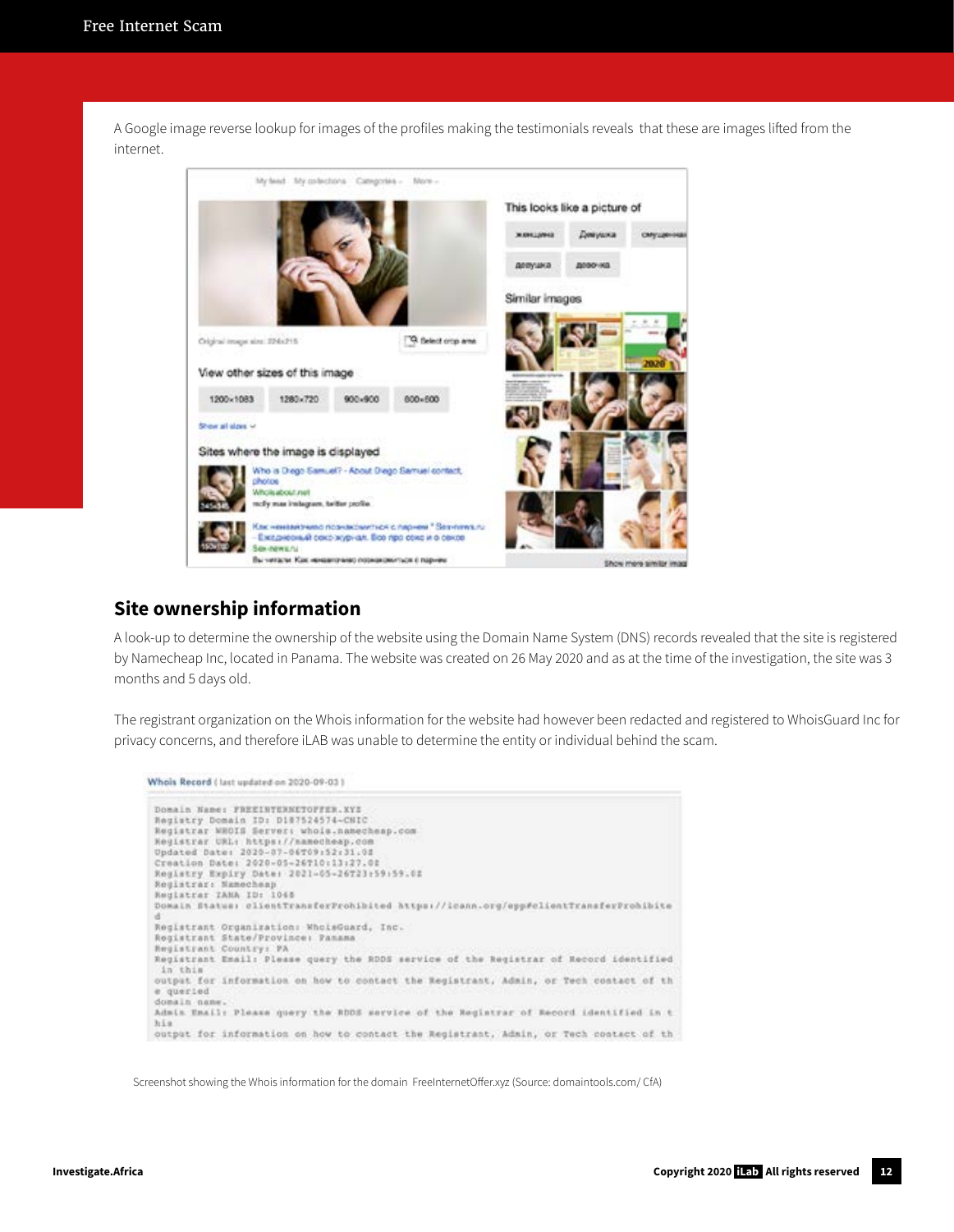# Amplification

The scam used the WhatsApp chain messaging strategy to reach a mass of people, by encouraging users to share the promotion with personal WhatsApp contacts and group members, with a claim that the victims recommend the promotion and have received the award.

### **Website statistics**

CfA noted that the promotion site uses the website www.supercounters.com, to track the statistics of the website in terms of the number of visitors and clicks.

```
<1-- BEGIN: Powered by Supercounters.com -->
<center><script type="text/javascript" src="//widget_supercounters.com/ssl/online_i.js">
</script><script type="text/javascript">sc_online_i(1584597)"ffffff","e61clc");</script><br>
<noscript><a href="https://www.supercounters.com/">free_online counter</a></noscript>
\le/center>
                                                                 SuperCounters ID
<1 -- END: Powered by Supercounters.com -- >
```
Using the supercounters ID of the website, we noted that the website had a total of 444,529 visits (as at 1 September 2020) with an average of 4,900 daily visits from users in different countries.

The table below shows the distribution of visitor location by country.

|        | Countries        |                                 |         |             |        |
|--------|------------------|---------------------------------|---------|-------------|--------|
| 1.     |                  | <b>II</b> Norte                 | 197,275 |             | 43 78% |
| 2.     | 82.              | Sri Lanka                       | 71,854  | 15.95%      |        |
| s.     | <b>All And</b>   | <b>European Union</b>           | 40,139  | 1.91%       |        |
| 4.     | <b>Cold</b>      | South Africa                    | 25,890  | E.75%       |        |
| к.     | 201              | Kanya:                          | 15,182  | 1,57%       |        |
| 6.     | <b>The State</b> | Zmbabwe                         | 14,941  | 1,30%       |        |
| з.     | ш                | <b>United States</b>            | 12,646  | 2.81%       |        |
| в.     |                  | <b>Chara</b>                    | 12,565  | 2,79%       |        |
| Ð.     | GG 2             | Unlad Kingdom                   | 10,853  | 日文加河        |        |
| 10.    | C.               | Ugarda                          | 8,185   | \$1,82%     |        |
| 11.    | <b>COL</b>       | India                           | 6,250   | 1.3006      |        |
| 12.    |                  | <b>2</b> Zanbia                 |         | 5,965 T.32% |        |
| 13.    |                  | <b>Ed France</b>                |         | 3,557 C.79% |        |
| 14.    | ≖                | Commerci                        |         | 2.362 自加味   |        |
| 15.    |                  | Carveron                        |         | 2,082 0.45% |        |
| 16.    |                  | <b>Carrole</b>                  |         | 1,808 0.42% |        |
| 77.7   |                  | <b>B</b> Pakistan               |         | 1,117 0.25% |        |
| 78.    |                  | <b>HASNEY</b>                   |         | 977 0.22%   |        |
| 19.    | <b>COL</b>       | Makrai                          |         | 947 0.21%   |        |
| -20.   |                  | <b>Band Andre</b>               |         | 890 0.70%   |        |
| 21.    |                  | Sierra Leone                    |         | 787 红灯照     |        |
| $-22.$ | ٠                | Switzerland                     |         | 702 0.17%   |        |
| $-23.$ | z.               | Tanzania, United<br>Republic of |         | 741 0.18%   |        |
| 24.    | ≕                | Netherlands                     |         | 609 10.15%  |        |
| 25.    | с                | United Arab<br>Enviration       |         | 880 235%    |        |

Table showing the distribution of visitor location by country (Source: [archive](https://archive.is/vKWBi)/ CfA)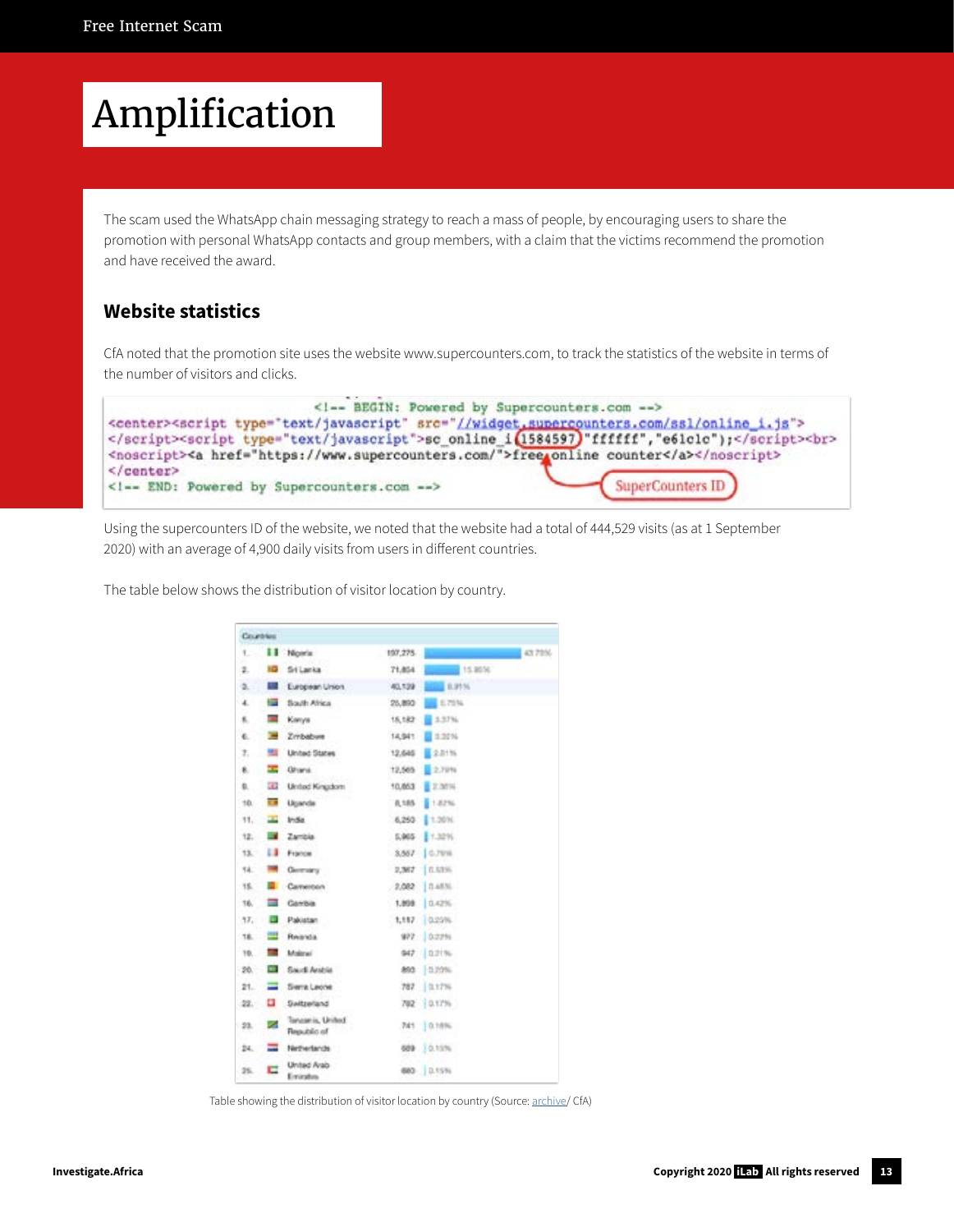The profile named "Fred" was created in April 2020 and did not have any other identifiable information. This profile owned both the landing blog page and the honey pot page described in the campaign mechanics section.

Further, the account also owned several blog pages linked to the same campaign in the other affected African countries. We also noted a blog page targeting Indian citizens with the same promotion.



A geographic map of website's visitors from Supercounters.com (Source: [archive/](https://archive.is/baFYG) CfA

The fraudsters are able to collect information on users visiting the site as shown in the screenshot taken below. The details collected for this particular site includes;

- a. Location
- b. Browser
- c. Operating System
- d. Screen resolution

| Sep 2, 2020 Dr. 18:55 PM                                                                                   | Q. I Port Harcourt, Nigeria          |   |
|------------------------------------------------------------------------------------------------------------|--------------------------------------|---|
| Browser:Chrome Mobile<br>Operating System: Android<br>Screen Resolution:360x640                            | Location:Port Harcourt Nigeria       |   |
|                                                                                                            |                                      |   |
| Browser: Opera Mini<br>Operating System:Android<br>Screen Resolution;360x-56                               | Location: Johannesburg, South Africa | C |
| Sep 2, 2020 04:18:51 FM Q   Lagos Nigeria                                                                  |                                      |   |
| Location:Lagos.Nigeria<br>Browser Chrome Mobile<br>Operating System: Android<br>Screen Resolution:377x670  |                                      |   |
| Sep 2, 2020 04:18:48 PM CL IM Europe                                                                       |                                      |   |
| Location: Europe<br><b>Browser: Opera Mcbile</b><br>Operating System:Android<br>Screen Resolution: 451x770 |                                      |   |

Screenshot showing details of some of the visitors to the website (Source: [archive](https://archive.is/85lXi)/ CfA)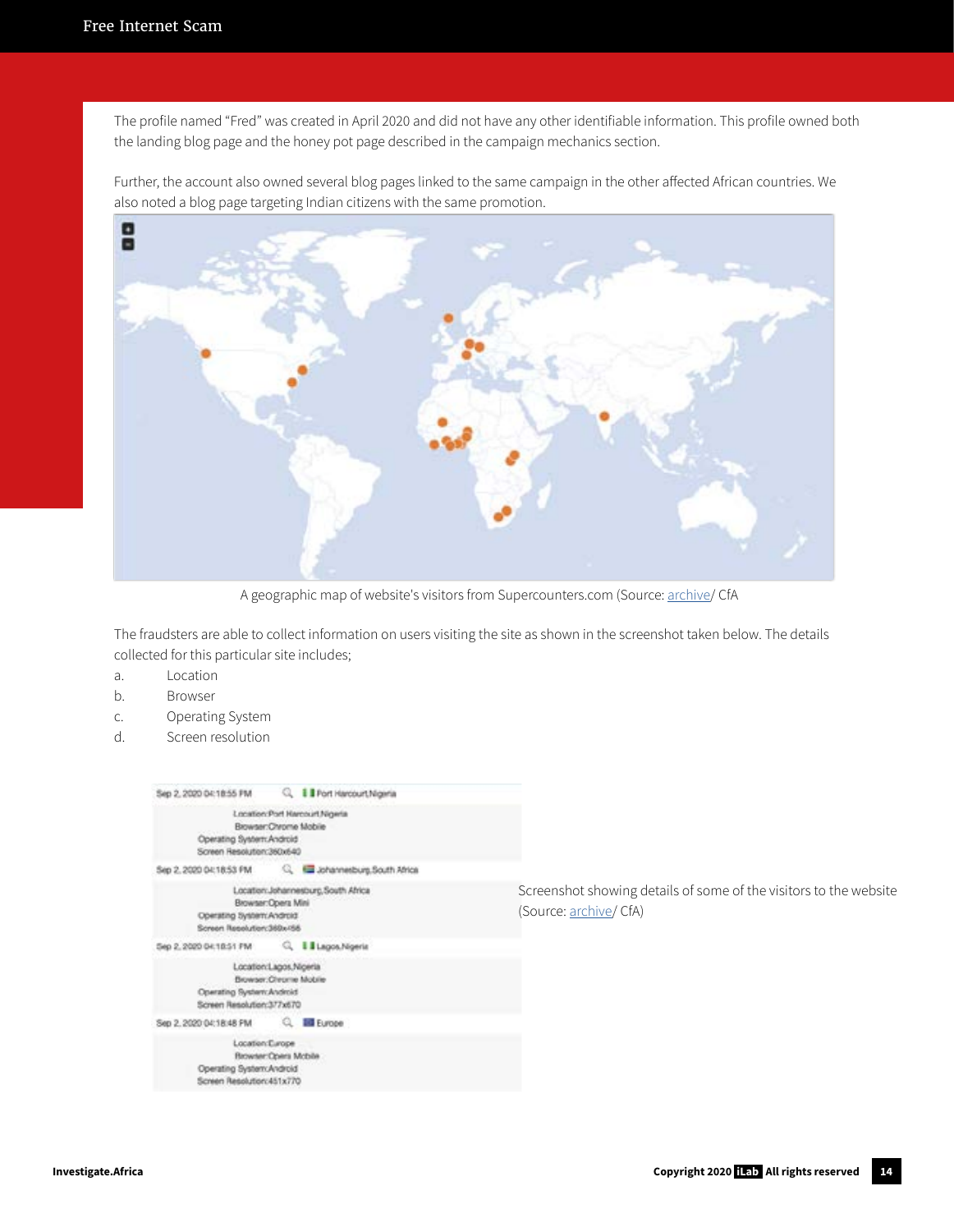#### **Old dog, New Tricks**

Earlier debunks made by fact-checking organisations indicate that this is a scam that has been previously used to lure users with free internet packages. iLAB traced articles going back to 2018 as shown in the screenshot below.



Business Insider SA (2018 )

South Africa.

On 03 December 2018, [Business Insider South Africa](http://Business Insider South Africa) debunked an instance of such a campaign. The scam promised 60 days of free internet connection for participants of the campaign.

In July 2019, both [The Sun](https://www.thesun.co.uk/tech/9614378/whatsapp-1000gb-free-internet-text/) and [Mirror](https://www.mirror.co.uk/tech/whatsapp-scam-offers-1000gb-free-18803606) in the UK published debunks on what was then a promised 1,000 GB of mobile data.



Screenshots from The Sun and Mirror publishing companies showing debunks of similar scams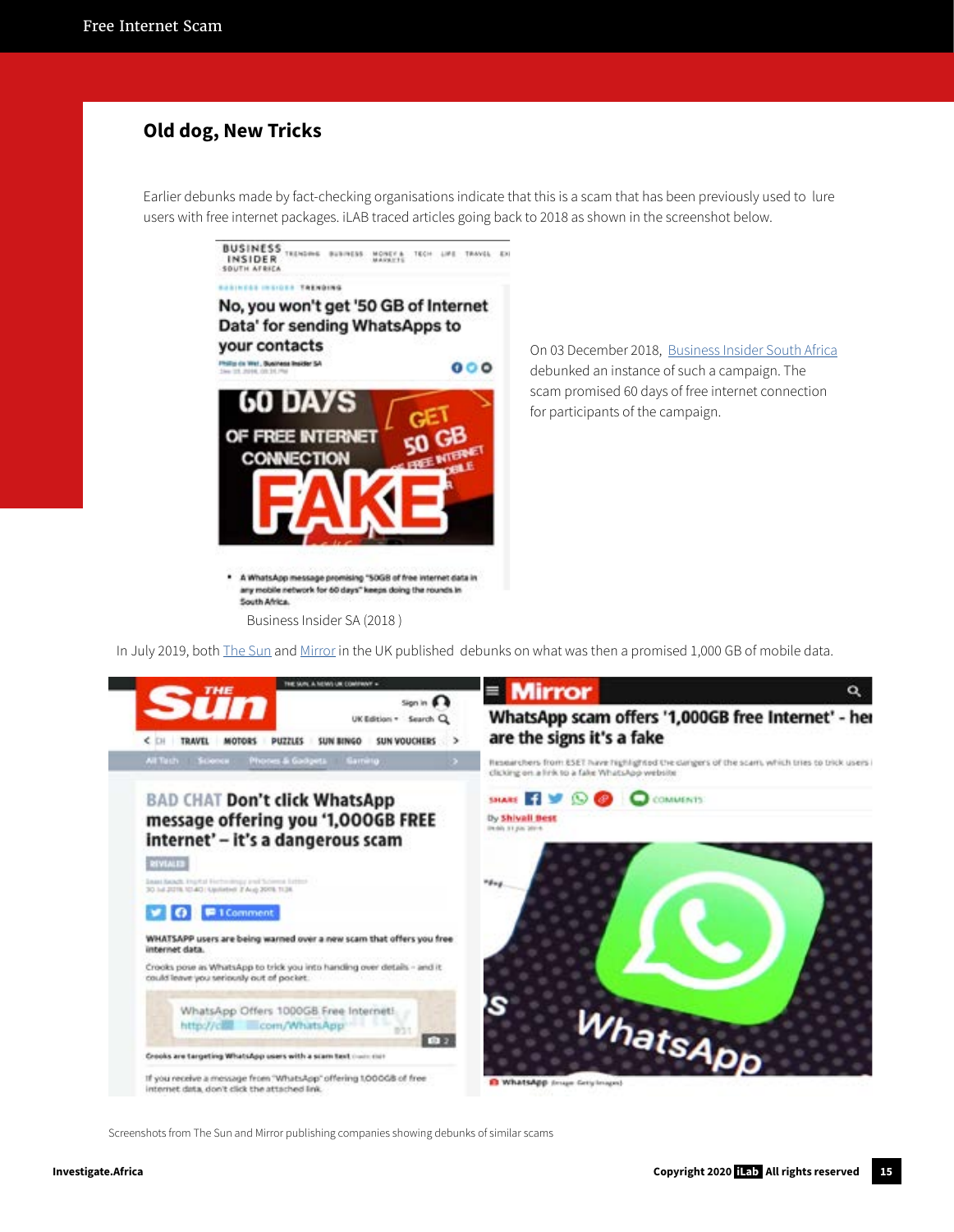More scams are run by the operators using popular brands across multiple geographies, and the results are always the same. CfA identified some of them including free phones, beauty products, shoes, pizza, emoji apps and visa scams.













Canada Visa **Canada Visa Emoji Installations Emoji Installations**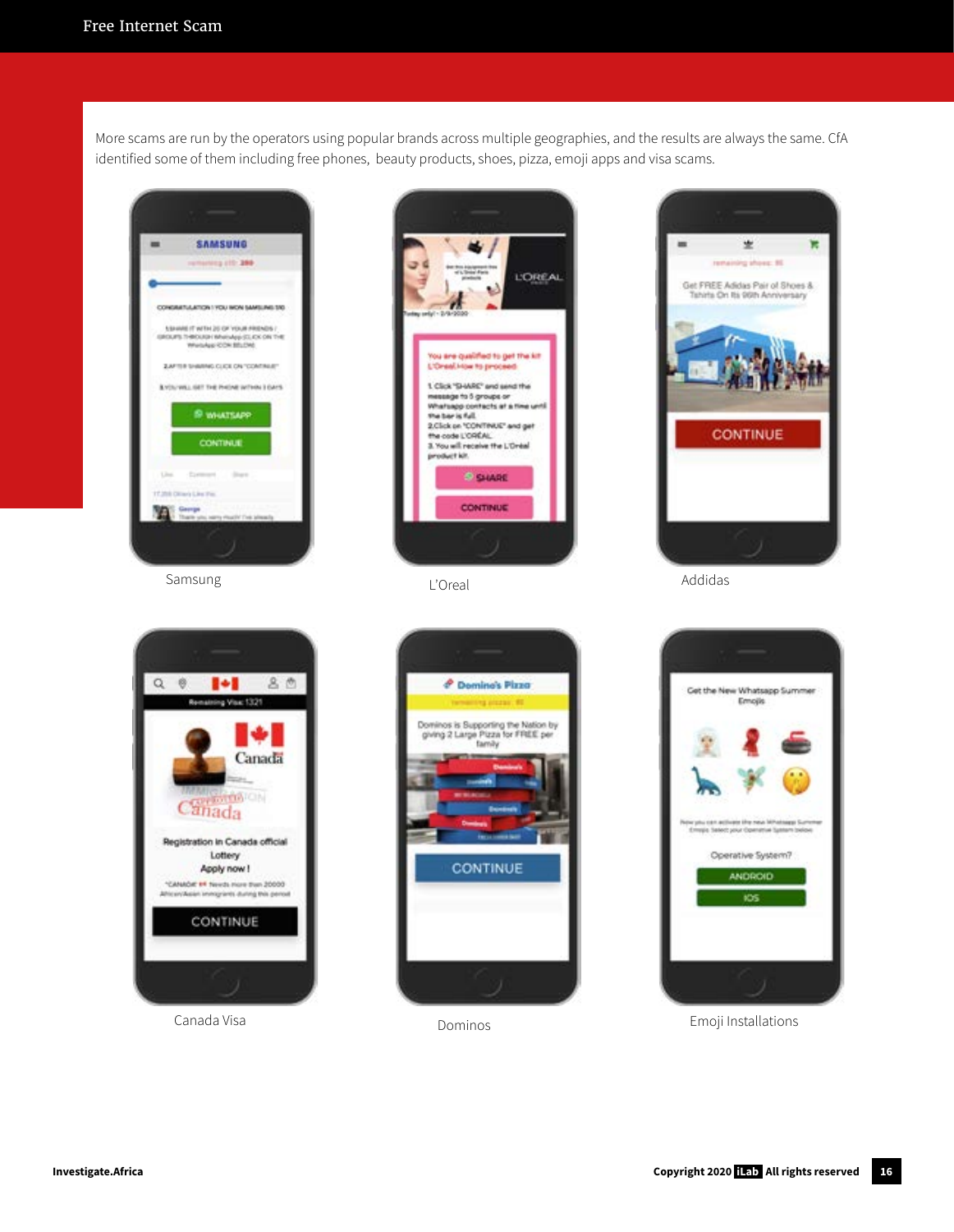### Conclusion

The scam was orchestrated to target WhatsApp users, with an inauthentic campaign masquerading as a promotion from WhatsApp to award users with 50GB of data. The campaign was amplified through a WhatsApp chain messaging strategy which required users to share a link to the campaign with 20 WhatsApp contacts or five groups

With the webpage remaining active and more victims falling prey to the scam by clicking the fraudulent link, the puppet masters behind the promotion continue generating revenue from the ads..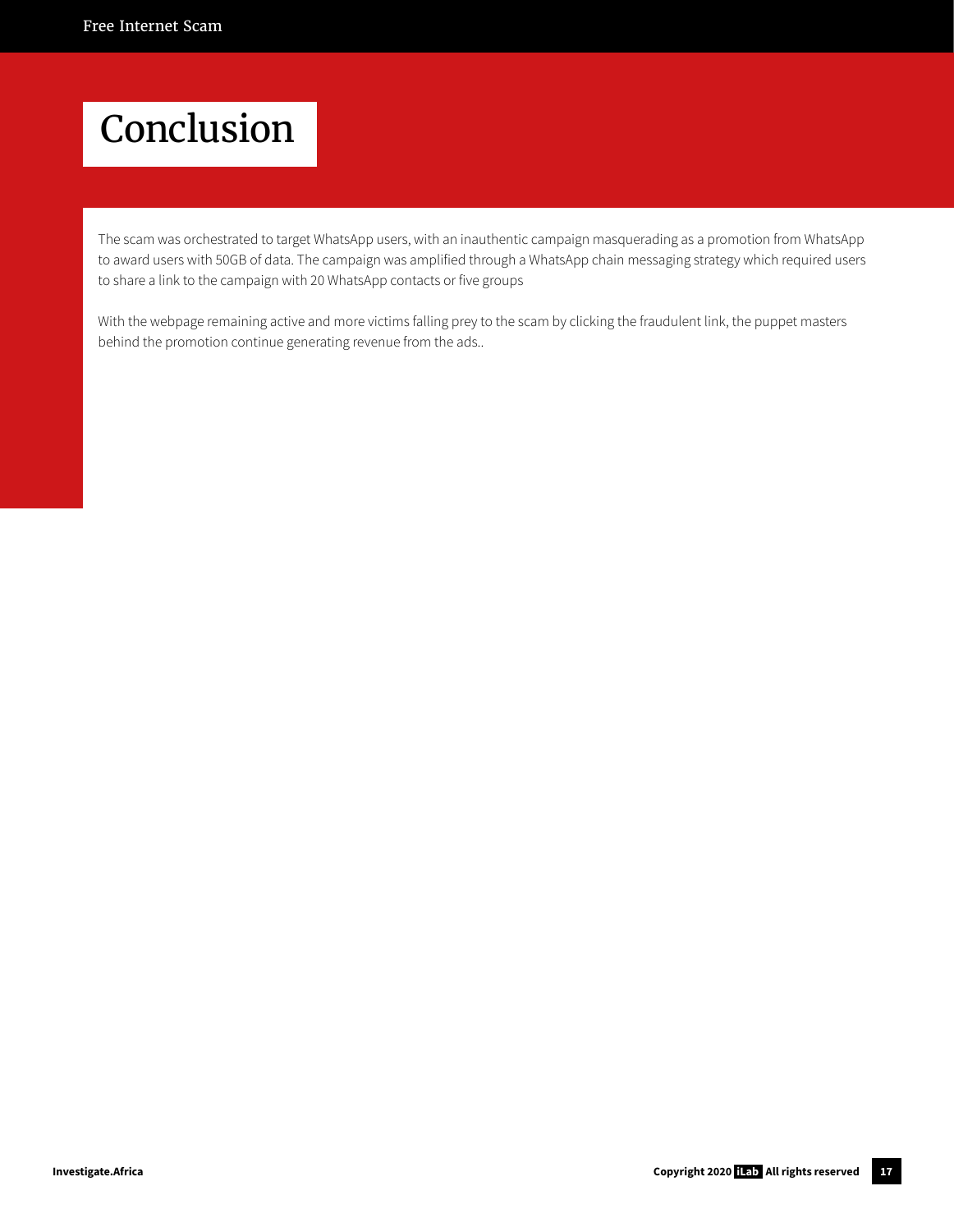## Recomendations

We recommend that:

- Newsrooms and members of civil society should create awareness on the existence of such scams and encourage citizens to be on the lookout and report similar inauthentic activities for further investigation.
- Citizens should be trained to identify and avoid sharing/ engaging with links that purport to award users by using WhatsApp chain messaging system.